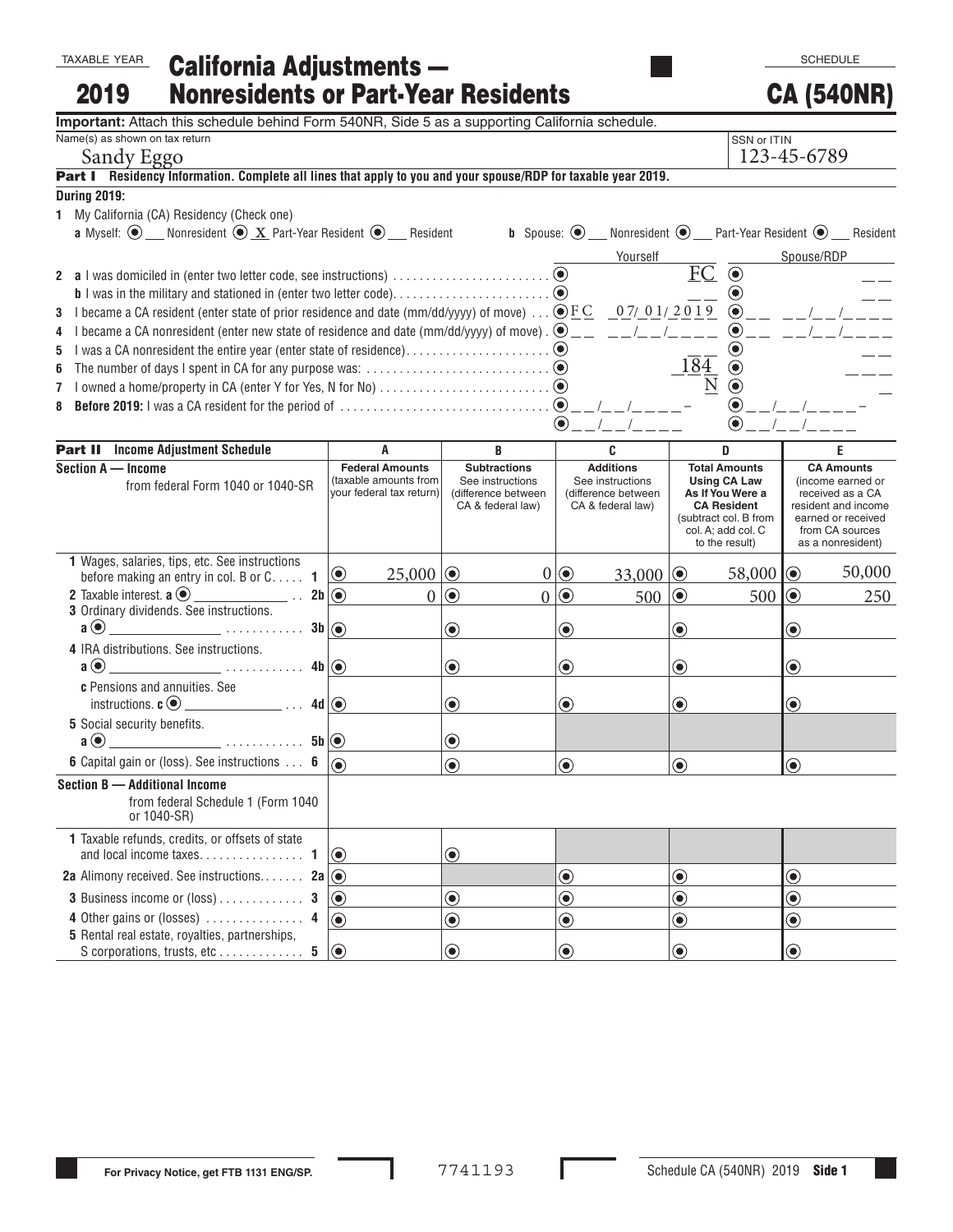

|                                                                                                   | A                                                                           | B                                                                                   | c                                                                                | D                                                                                                                                                      | F                                                                                                                                               |
|---------------------------------------------------------------------------------------------------|-----------------------------------------------------------------------------|-------------------------------------------------------------------------------------|----------------------------------------------------------------------------------|--------------------------------------------------------------------------------------------------------------------------------------------------------|-------------------------------------------------------------------------------------------------------------------------------------------------|
| Section B - Additional Income<br>Continued                                                        | <b>Federal Amounts</b><br>(taxable amounts from<br>your federal tax return) | <b>Subtractions</b><br>See instructions<br>(difference between<br>CA & federal law) | <b>Additions</b><br>See instructions<br>(difference between<br>CA & federal law) | <b>Total Amounts</b><br><b>Using CA Law</b><br>As If You Were a<br><b>CA Resident</b><br>(subtract col. B from<br>col. A; add col. C<br>to the result) | <b>CA Amounts</b><br>(income earned or<br>received as a CA<br>resident and income<br>earned or received<br>from CA sources<br>as a nonresident) |
| <b>6</b> Farm income or (loss) $\dots \dots \dots \dots$ 6                                        | $\textcolor{blue}{\bullet}$                                                 | $\boldsymbol{\odot}$                                                                | $\textcolor{blue}{\bullet}$                                                      | $\bf \odot$                                                                                                                                            | $\textcolor{blue}{\bullet}$                                                                                                                     |
| 7 Unemployment compensation 7                                                                     | $\textcolor{blue}{\bullet}$                                                 | $\textcolor{blue}{\bullet}$                                                         |                                                                                  |                                                                                                                                                        |                                                                                                                                                 |
| 8 Other income.                                                                                   |                                                                             |                                                                                     |                                                                                  |                                                                                                                                                        |                                                                                                                                                 |
| <b>a</b> California lottery winnings                                                              |                                                                             | $a_{\odot}$                                                                         | a                                                                                |                                                                                                                                                        |                                                                                                                                                 |
| <b>b</b> Disaster loss deduction from FTB 3805V                                                   |                                                                             | $\mathbf{b}$ $\odot$                                                                |                                                                                  |                                                                                                                                                        |                                                                                                                                                 |
| c Federal NOL (Schedule 1 (Form 1040 or<br>1040-SR), line 8)                                      |                                                                             | c                                                                                   | $\mathfrak{c} \odot$                                                             |                                                                                                                                                        |                                                                                                                                                 |
| <b>d</b> NOL deduction from FTB $3805V$ 8                                                         | $  \odot$                                                                   | $\mathbf{d} \odot$                                                                  |                                                                                  | $8^\circ$                                                                                                                                              | 8 ⊙                                                                                                                                             |
| e NOL from FTB 3805Z, FTB 3806, FTB 3807,                                                         |                                                                             |                                                                                     |                                                                                  |                                                                                                                                                        |                                                                                                                                                 |
| or FTB 3809                                                                                       |                                                                             | $e$ $\odot$                                                                         | e                                                                                |                                                                                                                                                        |                                                                                                                                                 |
| f Other (describe): $\bigcirc$                                                                    |                                                                             | $\odot$                                                                             | $\odot$                                                                          |                                                                                                                                                        |                                                                                                                                                 |
| g Student Ioan discharged due to closure<br>of a for-profit school                                |                                                                             | $\mathfrak{g}$ $\odot$                                                              | g                                                                                |                                                                                                                                                        |                                                                                                                                                 |
| <b>9 Total.</b> Combine Section A, line 1 through                                                 |                                                                             |                                                                                     |                                                                                  |                                                                                                                                                        |                                                                                                                                                 |
| line 6, and Section B, line 1 through line 8,<br>in each column. Go to Section $C_1, \ldots, C_n$ | 25,000<br>$\bullet$                                                         | 0                                                                                   | $\odot$<br>33,500 $  \odot$                                                      | 58,500 $\circ$                                                                                                                                         | 50,250                                                                                                                                          |

|                                                                                        |                                                                                            | A                                                                           | B                                                                                   | C                                                                                | D                                                                                                                                                      | F                                                                                                                                               |  |
|----------------------------------------------------------------------------------------|--------------------------------------------------------------------------------------------|-----------------------------------------------------------------------------|-------------------------------------------------------------------------------------|----------------------------------------------------------------------------------|--------------------------------------------------------------------------------------------------------------------------------------------------------|-------------------------------------------------------------------------------------------------------------------------------------------------|--|
| Section C - Adjustments to Income<br>from federal Schedule 1<br>(Form 1040 or 1040-SR) |                                                                                            | <b>Federal Amounts</b><br>(taxable amounts from<br>your federal tax return) | <b>Subtractions</b><br>See instructions<br>(difference between<br>CA & federal law) | <b>Additions</b><br>See instructions<br>(difference between<br>CA & federal law) | <b>Total Amounts</b><br><b>Using CA Law</b><br>As If You Were a<br><b>CA Resident</b><br>(subtract col. B from<br>col. A; add col. C<br>to the result) | <b>CA Amounts</b><br>(income earned or<br>received as a CA<br>resident and income<br>earned or received<br>from CA sources<br>as a nonresident) |  |
|                                                                                        | 10 Educator expenses10                                                                     | $\bigcirc$                                                                  | $\textcolor{blue}{\bullet}$                                                         |                                                                                  |                                                                                                                                                        |                                                                                                                                                 |  |
|                                                                                        | 11 Certain business expenses of reservists,<br>performing artists, and fee-basis           | $  \textcolor{teal}{\bullet}$                                               | $\bf \odot$                                                                         | $\bf{(\bullet)}$                                                                 | $\textcolor{blue}{\bullet}$                                                                                                                            | $\boldsymbol{\odot}$                                                                                                                            |  |
|                                                                                        | 12 Health savings account deduction 12                                                     | 6                                                                           | $\odot$                                                                             |                                                                                  |                                                                                                                                                        |                                                                                                                                                 |  |
|                                                                                        | <b>13</b> Moving expenses. Attach federal<br>Form 3903. See instructions  13               | $\bigcirc$                                                                  |                                                                                     | $\bf{(\bullet)}$                                                                 | $\bf{O}$                                                                                                                                               | $\textcolor{blue}{\bullet}$                                                                                                                     |  |
|                                                                                        | 14 Deductible part of self-employment tax 14                                               | $\bigcirc$                                                                  |                                                                                     |                                                                                  | $\textcolor{blue}{\bullet}$                                                                                                                            | $\textcolor{blue}{\bullet}$                                                                                                                     |  |
|                                                                                        | 15 Self-employed SEP, SIMPLE, and                                                          | $\bigcirc$                                                                  |                                                                                     |                                                                                  | $\textcolor{blue}{\bullet}$                                                                                                                            | $\bf \odot$                                                                                                                                     |  |
|                                                                                        | 16 Self-employed health insurance deduction 16                                             | $\circledbullet$                                                            |                                                                                     |                                                                                  | $\textcolor{blue}{\bullet}$                                                                                                                            | $\bf \odot$                                                                                                                                     |  |
|                                                                                        | 17 Penalty on early withdrawal of savings 17                                               | ∩                                                                           |                                                                                     |                                                                                  | $\bf \odot$                                                                                                                                            | $\textcolor{blue}{\bullet}$                                                                                                                     |  |
|                                                                                        | <b>18a</b> Alimony paid. <b>b</b> Enter recipient's:                                       |                                                                             |                                                                                     |                                                                                  |                                                                                                                                                        |                                                                                                                                                 |  |
|                                                                                        | 18a $\circ$                                                                                |                                                                             |                                                                                     | $\textcolor{blue}{\bullet}$                                                      | $\textcolor{blue}{\bullet}$                                                                                                                            | $\textcolor{blue}{\bullet}$                                                                                                                     |  |
|                                                                                        |                                                                                            | $  \textcolor{teal}{\bullet}$                                               |                                                                                     |                                                                                  | $\bf \odot$                                                                                                                                            | $\textcolor{blue}{\bullet}$                                                                                                                     |  |
|                                                                                        | 20 Student loan interest deduction 20                                                      | $\circled{\hspace{-2pt}}$                                                   |                                                                                     | ◉                                                                                | $\textcolor{blue}{\bullet}$                                                                                                                            | $\bf \odot$                                                                                                                                     |  |
|                                                                                        |                                                                                            | $\circledbullet$                                                            | $\textcolor{blue}{\bullet}$                                                         |                                                                                  |                                                                                                                                                        |                                                                                                                                                 |  |
|                                                                                        | 22 Add line 10 through line 21 in each column,                                             | $\bigcirc$                                                                  | $\bf{(\bullet)}$                                                                    | ◉                                                                                | $\circledbullet$                                                                                                                                       | $\bf{(\bullet)}$                                                                                                                                |  |
|                                                                                        | 23 Total, Subtract line 22 from line 9 in each<br>column, A through E. See instructions 23 | $\bigcirc$<br>25,000                                                        | $\overline{0}$                                                                      | $  \textcolor{teal}{\bullet}$<br>33,500 $\circ$                                  | 58,500 0                                                                                                                                               | 50,250                                                                                                                                          |  |

Г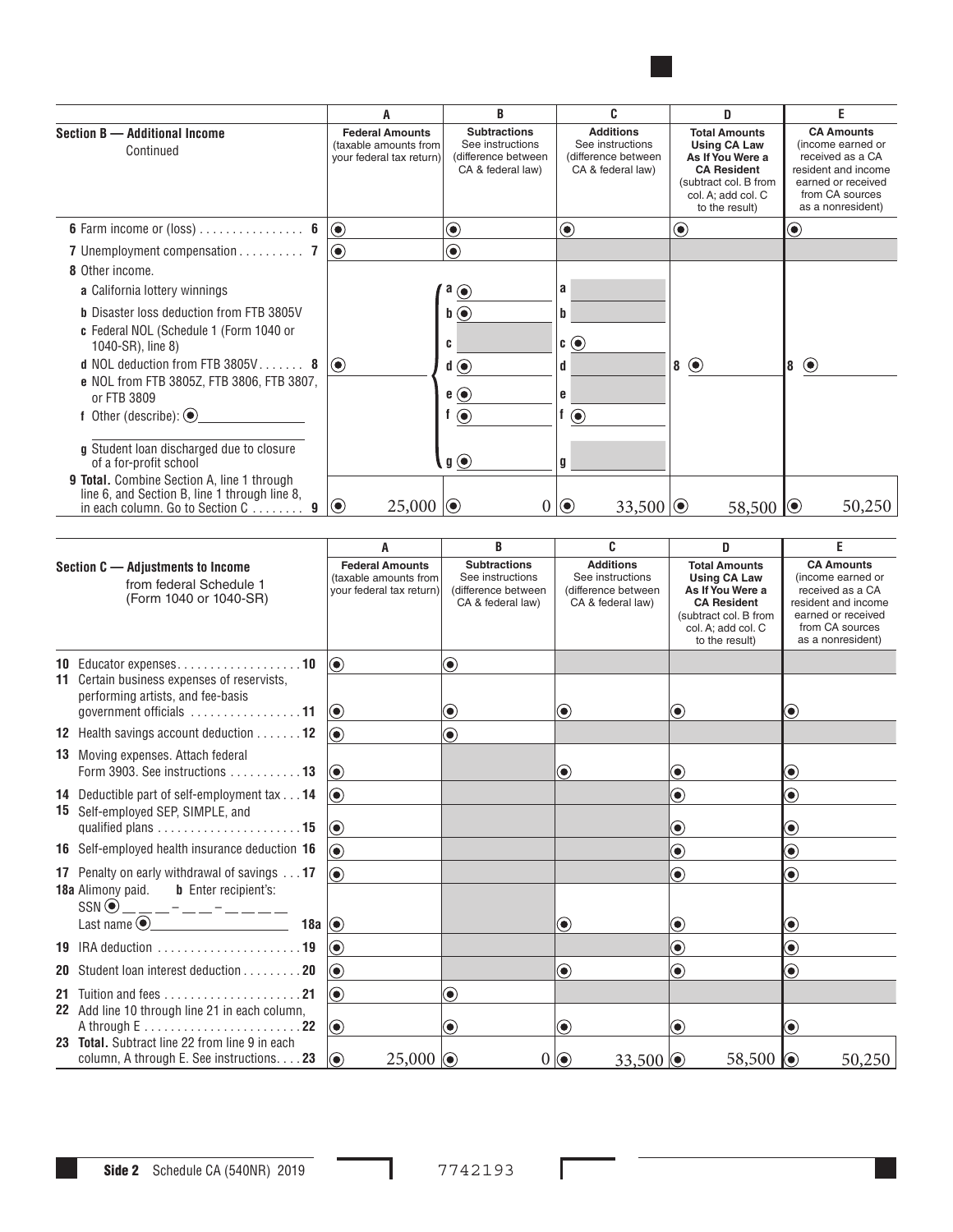|                                                      | <b>Part III</b> Adjustments to Federal Itemized Deductions                                              |            | <b>Federal Amounts</b><br>(from federal Schedule A)<br>(Form 1040 or 1040-SR)) | B                                                          | <b>Subtractions</b><br>See instructions | C                                                          | <b>Additions</b><br>See instructions |
|------------------------------------------------------|---------------------------------------------------------------------------------------------------------|------------|--------------------------------------------------------------------------------|------------------------------------------------------------|-----------------------------------------|------------------------------------------------------------|--------------------------------------|
| <b>Medical and Dental Expenses</b> See instructions. |                                                                                                         |            |                                                                                |                                                            |                                         |                                                            |                                      |
| 1                                                    | 1                                                                                                       |            |                                                                                |                                                            |                                         |                                                            |                                      |
| 2                                                    | Enter amount from federal Form 1040 or 1040-SR, line 8b $\therefore$ $\odot$<br>$\overline{\mathbf{c}}$ |            |                                                                                |                                                            |                                         |                                                            |                                      |
| 3                                                    | 3                                                                                                       |            |                                                                                |                                                            |                                         |                                                            |                                      |
| 4                                                    | Subtract line 3 from line 1. If line 3 is more than line 1, enter 0. 4                                  | $\odot$    |                                                                                |                                                            |                                         | $\bf \odot$                                                |                                      |
|                                                      | <b>Taxes You Paid</b>                                                                                   |            |                                                                                |                                                            |                                         |                                                            |                                      |
|                                                      |                                                                                                         |            | 2,446                                                                          |                                                            | 2,446                                   |                                                            |                                      |
|                                                      |                                                                                                         | $\odot$    |                                                                                |                                                            |                                         |                                                            |                                      |
| 5c                                                   |                                                                                                         | $\odot$    |                                                                                |                                                            |                                         |                                                            |                                      |
|                                                      |                                                                                                         | $\odot$    |                                                                                |                                                            |                                         |                                                            |                                      |
|                                                      | 5e Enter the smaller of line 5d or \$10,000 (\$5,000 if married filing separately) in column A          |            |                                                                                |                                                            |                                         |                                                            |                                      |
|                                                      |                                                                                                         |            |                                                                                |                                                            |                                         |                                                            |                                      |
|                                                      | Enter the difference from line 5d and line 5e, column A in line 5e, column C 5e                         | $\bigcirc$ |                                                                                | $\bf \odot$<br>$\textcolor{blue}{\bullet}$                 |                                         | $\bf \odot$<br>$\textcolor{blue}{\bullet}$                 |                                      |
| 6<br>7                                               | Other taxes. List type $\odot$                                                                          | $6\odot$   |                                                                                |                                                            |                                         |                                                            |                                      |
|                                                      | <b>Interest You Paid</b>                                                                                |            | $2,446$ $\odot$                                                                |                                                            | 2,446                                   | $\textcircled{\small{\bullet}}$                            |                                      |
|                                                      |                                                                                                         |            |                                                                                |                                                            |                                         | $\textcolor{blue}{\bullet}$                                |                                      |
| 8a                                                   | Home mortgage interest and points reported to you on Form 1098 8a   O                                   |            |                                                                                |                                                            |                                         | $\textcolor{blue}{\bullet}$                                |                                      |
| 8b                                                   | Home mortgage interest not reported to you on Form 1098  8b   O                                         |            |                                                                                |                                                            |                                         | $\textcolor{blue}{\bullet}$                                |                                      |
| 8c                                                   |                                                                                                         |            |                                                                                |                                                            |                                         |                                                            |                                      |
| 8d                                                   |                                                                                                         |            |                                                                                | $\textcolor{blue}{\bullet}$<br>$\textcolor{blue}{\bullet}$ |                                         |                                                            |                                      |
| 8e                                                   |                                                                                                         |            |                                                                                |                                                            |                                         | $\textcolor{blue}{\bullet}$                                |                                      |
| 9                                                    |                                                                                                         |            |                                                                                | $\textcolor{blue}{\bullet}$<br>$\bf \odot$                 |                                         | $\textcolor{blue}{\bullet}$<br>$\textcolor{blue}{\bullet}$ |                                      |
| 10                                                   |                                                                                                         |            |                                                                                |                                                            |                                         |                                                            |                                      |
|                                                      | <b>Gifts to Charity</b>                                                                                 |            |                                                                                |                                                            |                                         |                                                            |                                      |
| 11                                                   |                                                                                                         |            | 75                                                                             | $\odot$                                                    |                                         | $\textcolor{blue}{\bullet}$                                |                                      |
| 12                                                   |                                                                                                         |            |                                                                                | $\bf \odot$                                                |                                         | $\textcolor{blue}{\bullet}$                                |                                      |
| 13                                                   |                                                                                                         |            |                                                                                | $\textcolor{blue}{\bullet}$                                |                                         | $\textcolor{blue}{\bullet}$                                |                                      |
| 14                                                   | <b>Casualty and Theft Losses</b>                                                                        | $\odot$    | 75                                                                             | $\odot$                                                    |                                         | $\textcolor{blue}{\bullet}$                                |                                      |
|                                                      |                                                                                                         |            |                                                                                |                                                            |                                         |                                                            |                                      |
| 15                                                   | Casualty or theft loss(es) (other than net qualified disaster losses).                                  |            |                                                                                |                                                            |                                         |                                                            |                                      |
|                                                      |                                                                                                         |            |                                                                                | $\bf{(\bullet)}$                                           |                                         | $\circledbullet$                                           |                                      |
|                                                      | <b>Other Itemized Deductions</b>                                                                        |            |                                                                                |                                                            |                                         |                                                            |                                      |
| 16                                                   |                                                                                                         |            |                                                                                | $\odot$                                                    |                                         | (●)                                                        |                                      |
| 17                                                   |                                                                                                         |            | 2, 521                                                                         | $ _{\textstyle\odot}$                                      | $2,446$ $\odot$                         |                                                            |                                      |
| 18                                                   |                                                                                                         |            |                                                                                |                                                            | $\odot$ 18                              |                                                            | 75                                   |